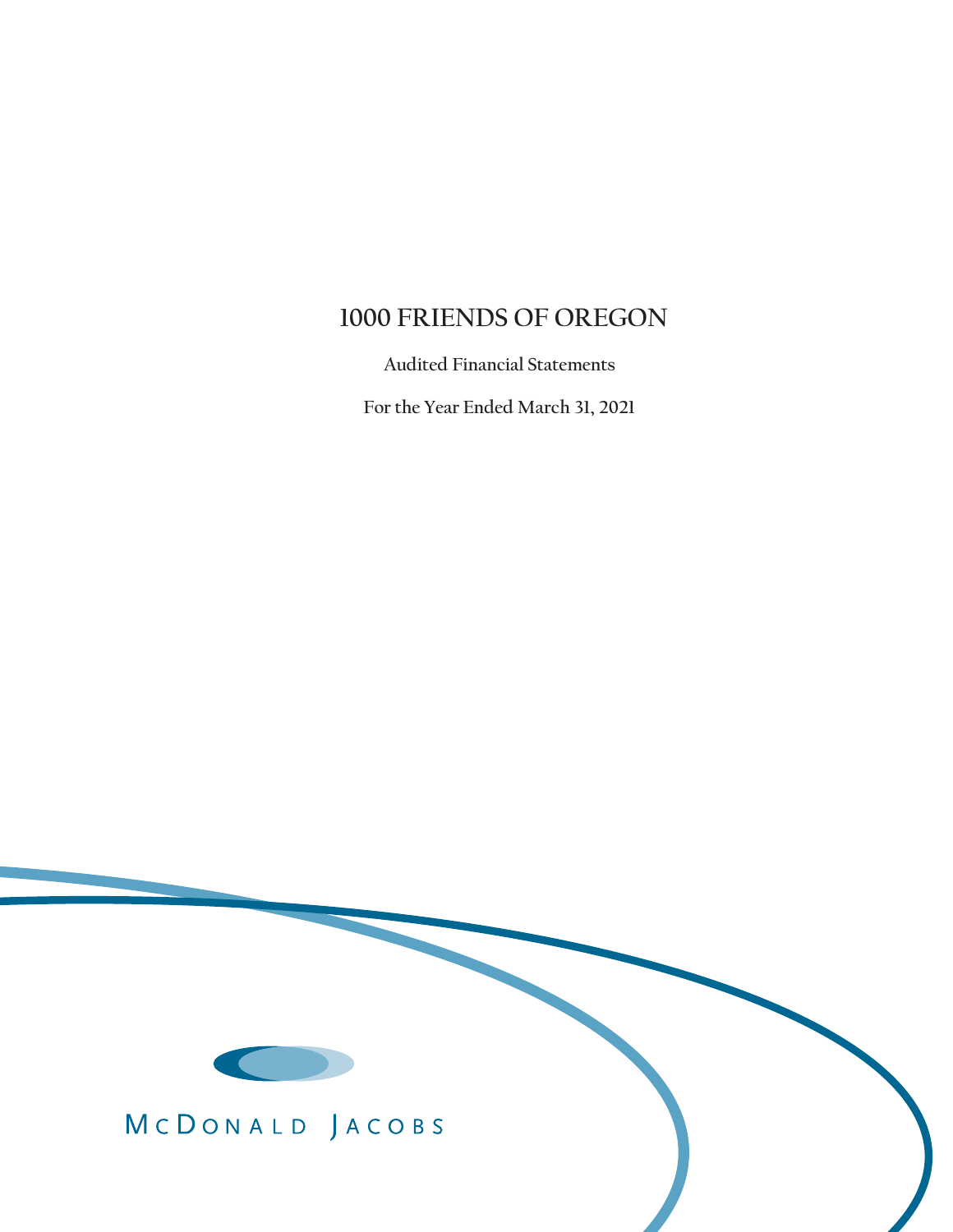

# **INDEPENDENT AUDITOR'S REPORT**

To the Board of Directors 1000 Friends of Oregon

We have audited the accompanying financial statements of 1000 Friends of Oregon (a nonprofit corporation), which comprise the statement of financial position as of March 31, 2021, and the related statements of activities, functional expenses, and cash flows for the year then ended, and the related notes to the financial statements.

## **Management's Responsibility for the Financial Statements**

Management is responsible for the preparation and fair presentation of these financial statements in accordance with accounting principles generally accepted in the United States of America; this includes the design, implementation, and maintenance of internal control relevant to the preparation and fair presentation of financial statements that are free from material misstatement, whether due to fraud or error.

# **Auditor's Responsibility**

audit. We conducted our audit in accordance with auditing standards generally<br>accepted in the United States of America. Those standards require that we plan : Our responsibility is to express an opinion on these financial statements based on our accepted in the United States of America. Those standards require that we plan and perform the audit to obtain reasonable assurance about whether the financial statements are free from material misstatement.

An audit involves performing procedures to obtain audit evidence about the amounts and disclosures in the financial statements. The procedures selected depend on the auditor's judgment, including the assessment of the risks of material misstatement of the financial statements, whether due to fraud or error. In making those risk assessments, the auditor considers internal control relevant to the organization's preparation and fair presentation of the financial statements in order to design audit procedures that are appropriate in the circumstances, but not for the purpose of expressing an opinion on the effectiveness of the organization's internal control. Accordingly, we express no such opinion. An audit also includes evaluating the appropriateness of accounting policies used and the reasonableness of significant accounting estimates made by management, as well as evaluating the overall presentation of the financial statements.

We believe that the audit evidence we have obtained is sufficient and appropriate to provide a basis for our audit opinion.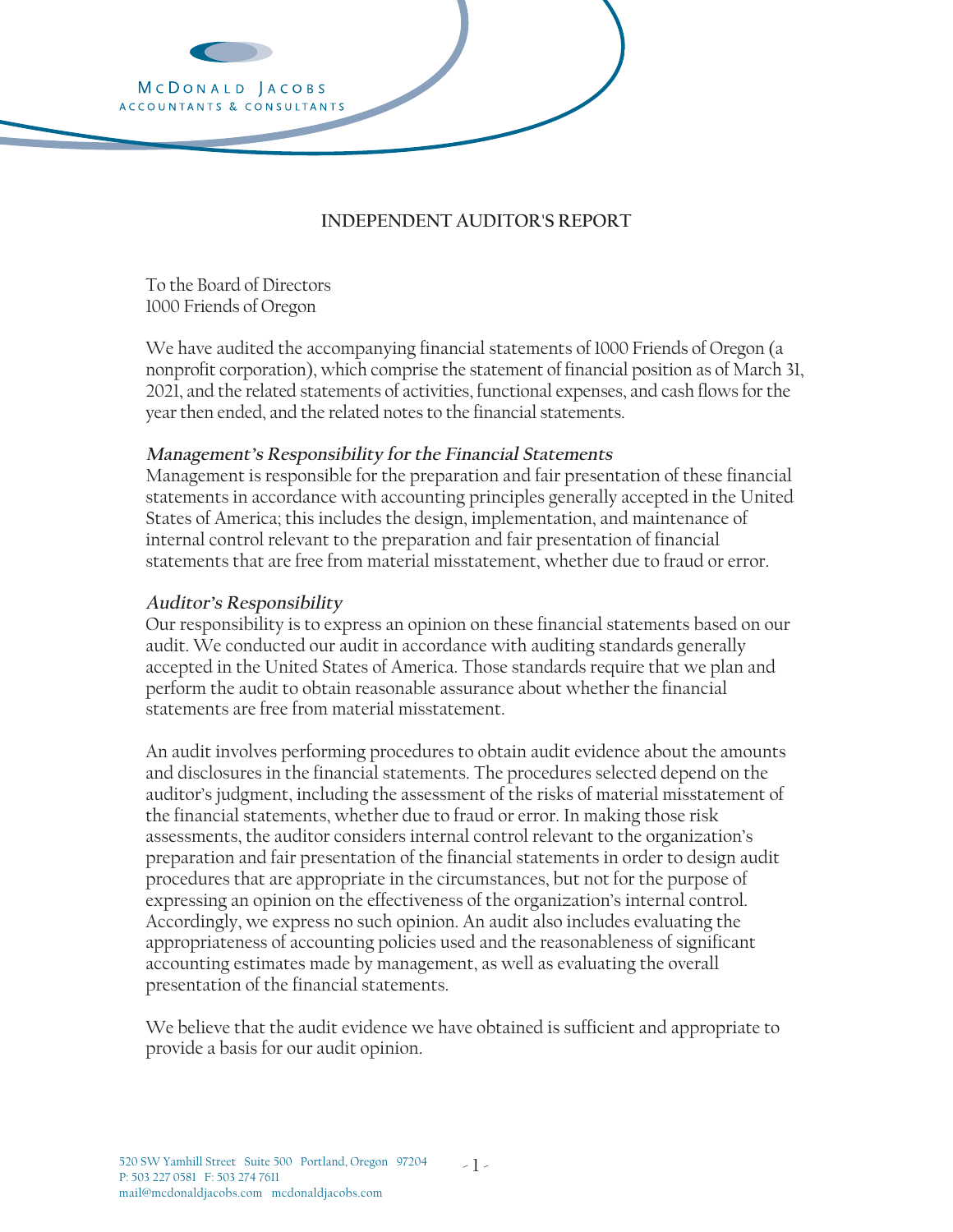# **Opinion**

In our opinion, the financial statements referred to above present fairly, in all material respects, the financial position of 1000 Friends of Oregon as of March 31, 2021, and changes in its net assets and its cash flows for the year then ended in accordance with accounting principles generally accepted in the United States of America.

# **Report on Summarized Comparative Information**

We have previously audited 1000 Friends of Oregon's 2020 financial statements, and we expressed an unmodified audit opinion on those audited financial statements in our report dated June 22, 2020. In our opinion, the summarized comparative information presented herein as of and for the year ended March 31, 2020 is consistent, in all material respects, with the audited financial statements from which it has been derived.

McDonald Jacobr, P.C.

Portland, Oregon June 27, 2021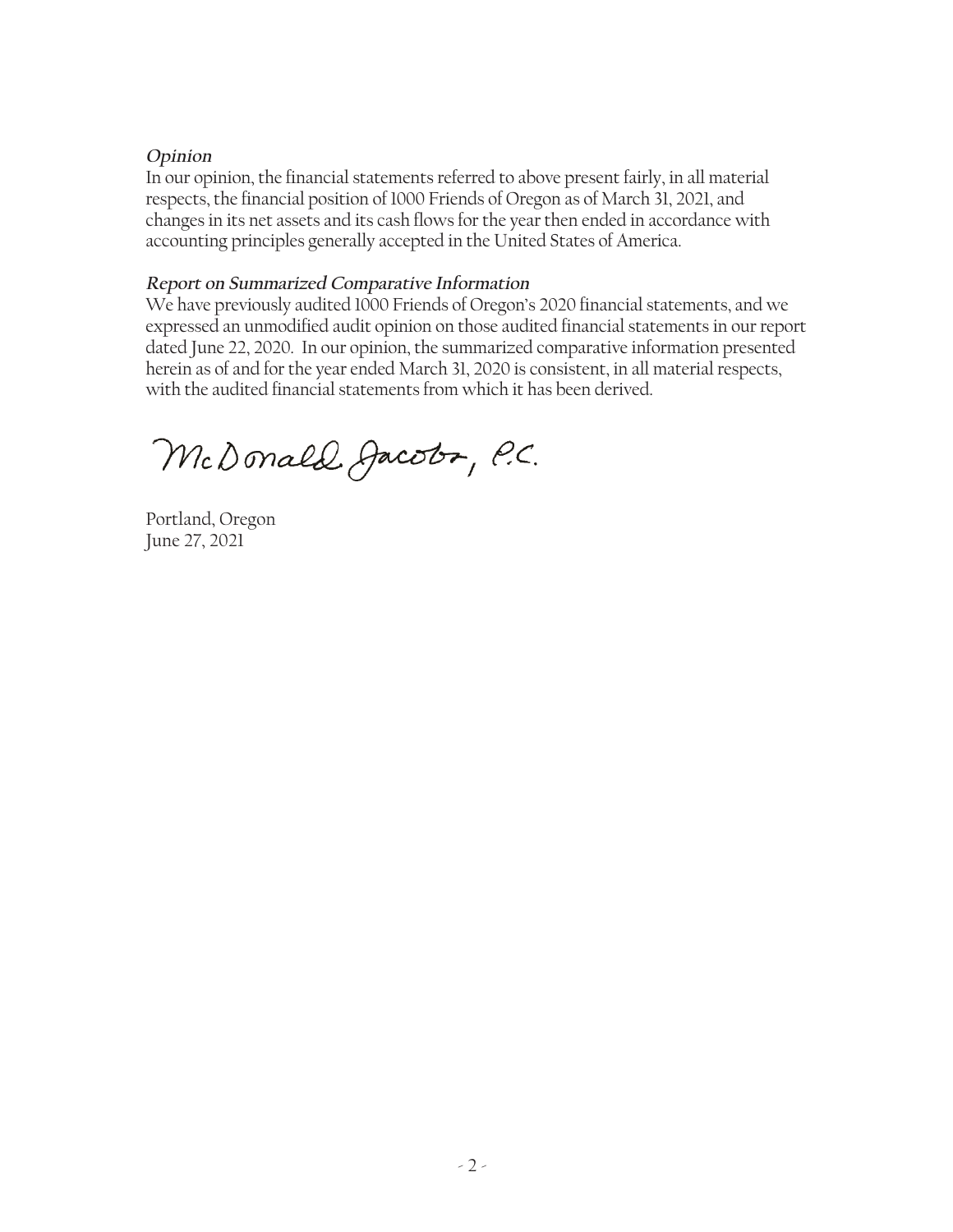# **1000 FRIENDS OF OREGON STATEMENT OF FINANCIAL POSITION March 31, 2021 (With comparative totals for 2020)**

|                                          | 2021            |               | 2020        |
|------------------------------------------|-----------------|---------------|-------------|
| <b>ASSETS</b>                            |                 |               |             |
| Cash and cash equivalents                | \$<br>942,949   | $\mathcal{S}$ | 588,902     |
| Pledges receivable                       | 14,700          |               | 25,000      |
| Prepaid expenses and other assets        | 32,027          |               | 31,733      |
| Property and equipment, net              | 28,792          |               | 39,043      |
| Investments                              | 4,179,374       |               | 3,212,741   |
| Beneficial interest in perpetual trust   | 151,740         |               | 114,448     |
| <b>TOTAL ASSETS</b>                      | \$<br>5,349,582 | $\mathcal{S}$ | 4,011,867   |
| <b>LIABILITIES AND NET ASSETS</b>        |                 |               |             |
| Liabilities:                             |                 |               |             |
| Accounts payable and accrued expenses    | \$<br>30,202    | \$            | 32,268      |
| Deferred lease liability                 | 13,073          |               | 13,409      |
| Refundable advance                       | 221,600         |               |             |
| Total liabilities                        | 264,875         |               | 45,677      |
| Net assets:                              |                 |               |             |
| Net assets without donor restrictions    | 2,179,110       |               | 1,652,657   |
| Net assets with donor restrictions:      |                 |               |             |
| <b>Expiring restrictions</b>             | 1,528,457       |               | 973,885     |
| Perpetual restrictions                   | 1,377,140       |               | 1,339,648   |
| Total net assets with donor restrictions | 2,905,597       |               | 2,313,533   |
| Total net assets                         | 5,084,707       |               | 3,966,190   |
| TOTAL LIABILITIES AND NET ASSETS         | 5,349,582       |               | \$4,011,867 |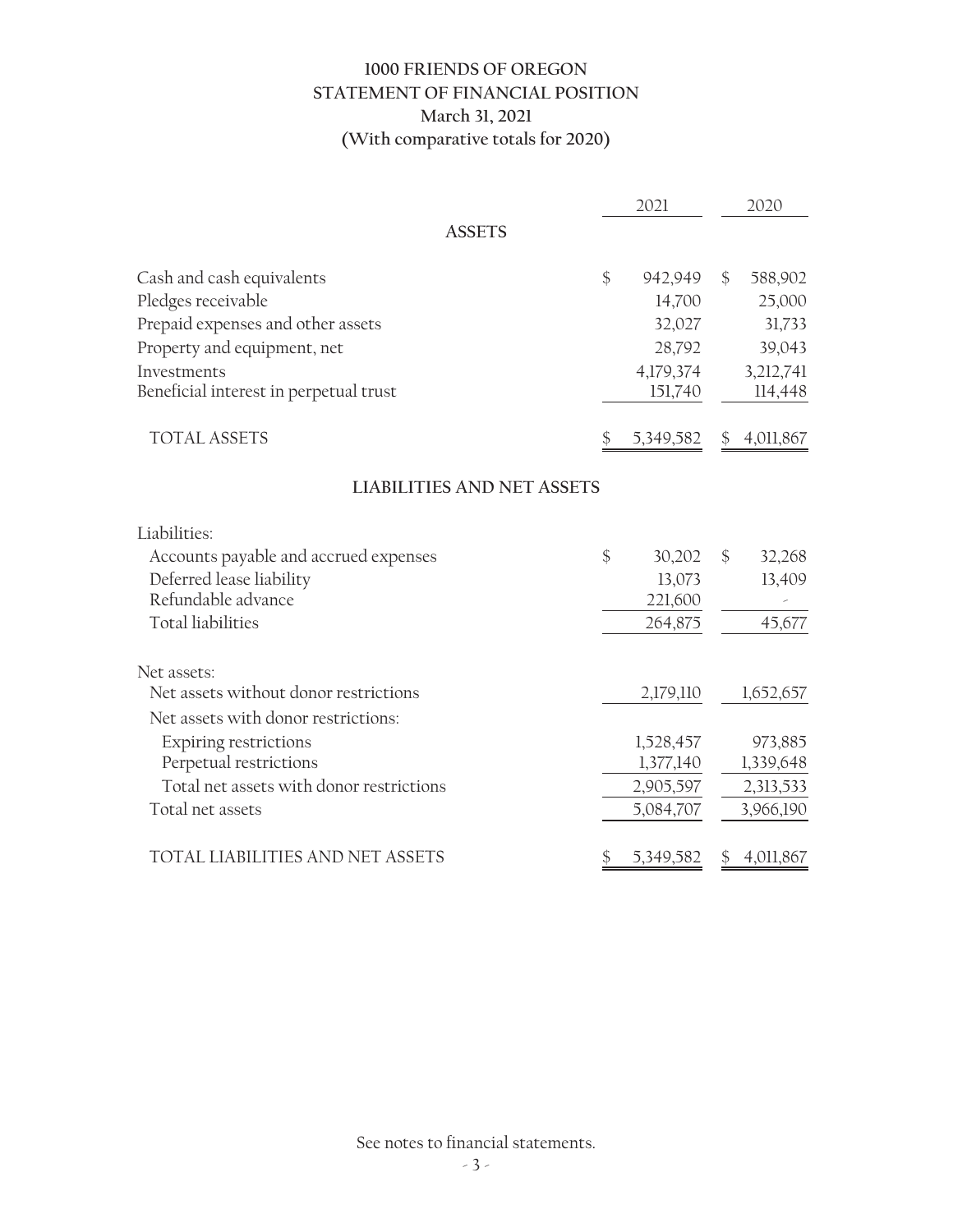# **1000 FRIENDS OF OREGON STATEMENT OF ACTIVITIES For the year ended March 31, 2021 (With comparative totals for 2020)**

|                                          |    |              |                                       | 2021        |             |     |             |                 |  |
|------------------------------------------|----|--------------|---------------------------------------|-------------|-------------|-----|-------------|-----------------|--|
|                                          |    |              | Without Donor With Donor Restrictions |             |             |     | 2020        |                 |  |
|                                          |    | Restrictions |                                       | Expiring    | Perpetual   |     | Total       | Total           |  |
| Support and revenue:                     |    |              |                                       |             |             |     |             |                 |  |
| Contributions, grants and event revenue, |    |              |                                       |             |             |     |             |                 |  |
| net of expenses of \$26,685 in 2020      | \$ | 1,026,124    | \$                                    | 279,700     | \$          | 200 | \$1,306,024 | 1,470,112<br>\$ |  |
| Government grants                        |    | 222,100      |                                       |             |             |     | 222,100     |                 |  |
| Other revenues                           |    | 5,578        |                                       |             |             |     | 5,578       | 9,983           |  |
| Net assets released from restrictions:   |    |              |                                       |             |             |     |             |                 |  |
| Satisfaction of purpose restrictions     |    | 319,350      |                                       | (319,350)   |             |     |             |                 |  |
| Total support and revenue                |    | 1,573,152    |                                       | (39,650)    |             | 200 | 1,533,702   | 1,480,095       |  |
| <b>Expenses:</b>                         |    |              |                                       |             |             |     |             |                 |  |
| Program                                  |    | 1,006,707    |                                       |             |             |     | 1,006,707   | 1,038,865       |  |
| Management and general                   |    | 238,146      |                                       |             |             |     | 238,146     | 204,790         |  |
| Fundraising                              |    | 250,766      |                                       |             |             |     | 250,766     | 308,329         |  |
| Total expenses                           |    | 1,495,619    |                                       |             |             |     | 1,495,619   | 1,551,984       |  |
| Net income (loss) from opeerations       |    | 77,533       |                                       | (39,650)    |             | 200 | 38,083      | (71,889)        |  |
| Nonoperating activities:                 |    |              |                                       |             |             |     |             |                 |  |
| Investment income (loss), net            |    | 448,920      |                                       | 594,222     |             |     | 1,043,142   | (136, 593)      |  |
| Change in value of perpetual trust       |    |              |                                       |             | 37,292      |     | 37,292      | (14,120)        |  |
| Total nonoperating activities            |    | 448,920      |                                       | 594,222     | 37,292      |     | 1,080,434   | (150, 713)      |  |
| Change in net assets                     |    | 526,453      |                                       | 554,572     | 37,492      |     | 1,118,517   | (222,602)       |  |
| Net assets:                              |    |              |                                       |             |             |     |             |                 |  |
| Beginning of year                        |    | 1,652,657    |                                       | 973,885     | 1,339,648   |     | 3,966,190   | 4,188,793       |  |
| End of year                              | \$ | 2,179,110    |                                       | \$1,528,457 | \$1,377,140 |     | \$5,084,707 | 3,966,191<br>\$ |  |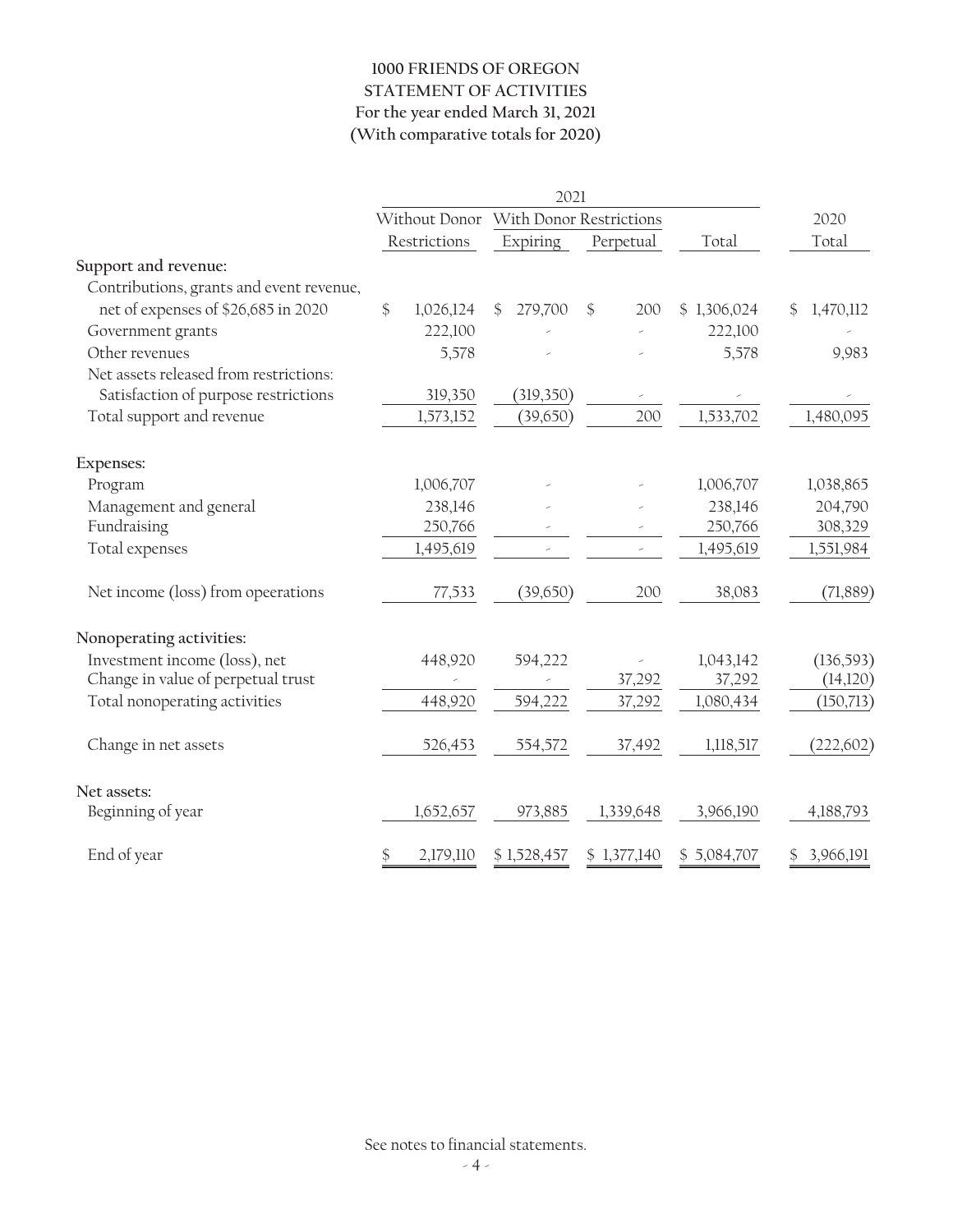#### **1000 FRIENDS OF OREGON STATEMENT OF FUNCTIONAL EXPENSES For the year ended March 31, 2021 (With comparative totals for 2020)**

|                      |           | Management               |               | 2021                      | 2020            |
|----------------------|-----------|--------------------------|---------------|---------------------------|-----------------|
|                      | Program   | and General              | Fundraising   | Total                     | Total           |
| Personnel costs      | 824,279   | $\mathcal{S}$<br>151,442 | 201,128<br>\$ | $\mathbb{S}$<br>1,176,849 | \$<br>1,116,731 |
| Professional fees    | 67,233    | 62,174                   | 8,166         | 137,573                   | 198,070         |
| Occupancy            | 62,854    | 7,544                    | 17,372        | 87,770                    | 88,491          |
| Event expenses       |           |                          |               |                           | 32,030          |
| Printing and copying | 10,766    | 3,360                    | 5,683         | 19,809                    | 13,742          |
| Travel and meetings  | 2,489     | 25                       | 1,876         | 4,390                     | 48,806          |
| Bank fees and dues   | 10,036    | 1,268                    | 5,563         | 16,867                    | 21,183          |
| Miscellaneous        | 29,050    | 12,333                   | 10,978        | 52,361                    | 59,796          |
|                      | 1,006,707 | 238,146                  | 250,766       | 1,495,619                 | 1,578,849       |
| Less event expenses  |           |                          |               |                           |                 |
| netted with revenue  |           |                          |               |                           | (26, 865)       |
| Total expenses       | 1,006,707 | 238,146                  | 250,766<br>S  | 1,495,619<br>\$.          | 1,551,984       |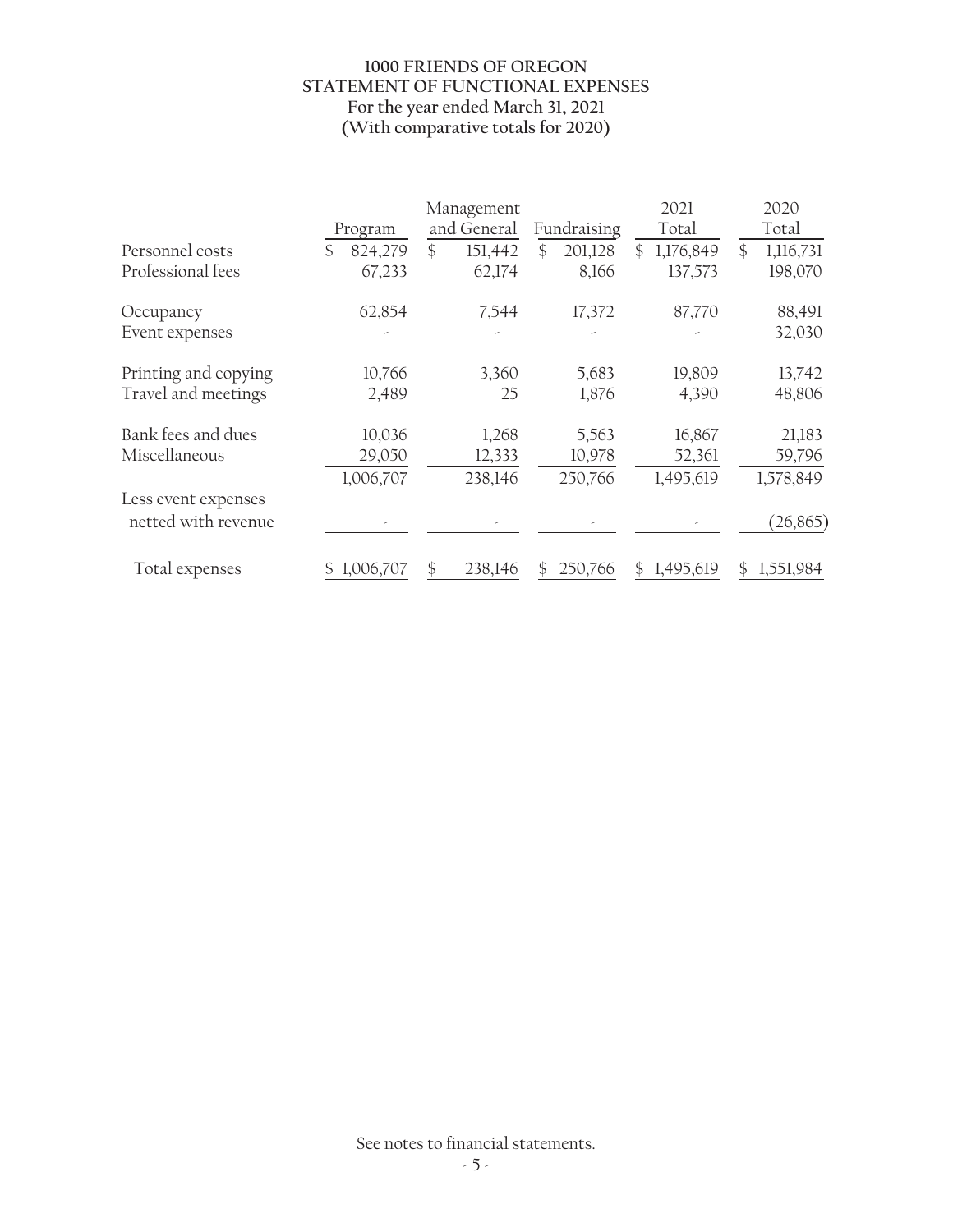# **1000 FRIENDS OF OREGON STATEMENT OF CASH FLOWS For the year ended March 31, 2021 (With comparative totals for 2020)**

|                                                      | 2021            | 2020          |
|------------------------------------------------------|-----------------|---------------|
| Cash flows from operating activities:                |                 |               |
| Change in net assets                                 | \$<br>1,118,517 | \$ (222,602)  |
| Adjustments to reconcile change in net assets to net |                 |               |
| cash flows from operating activities:                |                 |               |
| Depreciation                                         | 10,251          | 10,093        |
| Net realized/unrealized loss (gain) on investments   | (1,039,794)     | 155,117       |
| Change in value of perpetual trust                   | (37, 292)       | 14,120        |
| Endowment contributions received                     | (200)           |               |
| (Increase) decrease in:                              |                 |               |
| Pledges receivable                                   | 10,300          | (2,000)       |
| Prepaid expenses and other assets                    | (294)           | (18,203)      |
| Increase (decrease) in:                              |                 |               |
| Accounts payable and accrued expenses                | (2,066)         | (43,621)      |
| Deferred lease liability                             | (336)           | 1,690         |
| Refundable advance                                   | 221,600         |               |
| Net cash flows from operating activities             | 280,686         | (105, 406)    |
| Cash flows from investing activities:                |                 |               |
| Purchase of property and equipment                   |                 | (13,899)      |
| Proceeds from the sale of investments                | 135,598         | 152,986       |
| Purchase of investments                              | (62, 437)       | (30,117)      |
| Net cash flows from investing activities             | 73,161          | 108,970       |
| Cash flows from financing activities:                |                 |               |
| Endowment contributions received                     | 200             |               |
| Net cash flows from financing activities             | 200             |               |
| Net change in cash and cash equivalents              | 354,047         | 3,564         |
| Cash and cash equivalents - beginning of year        | 588,902         | 585,338       |
| Cash and cash equivalents - end of year              | \$<br>942,949   | \$<br>588,902 |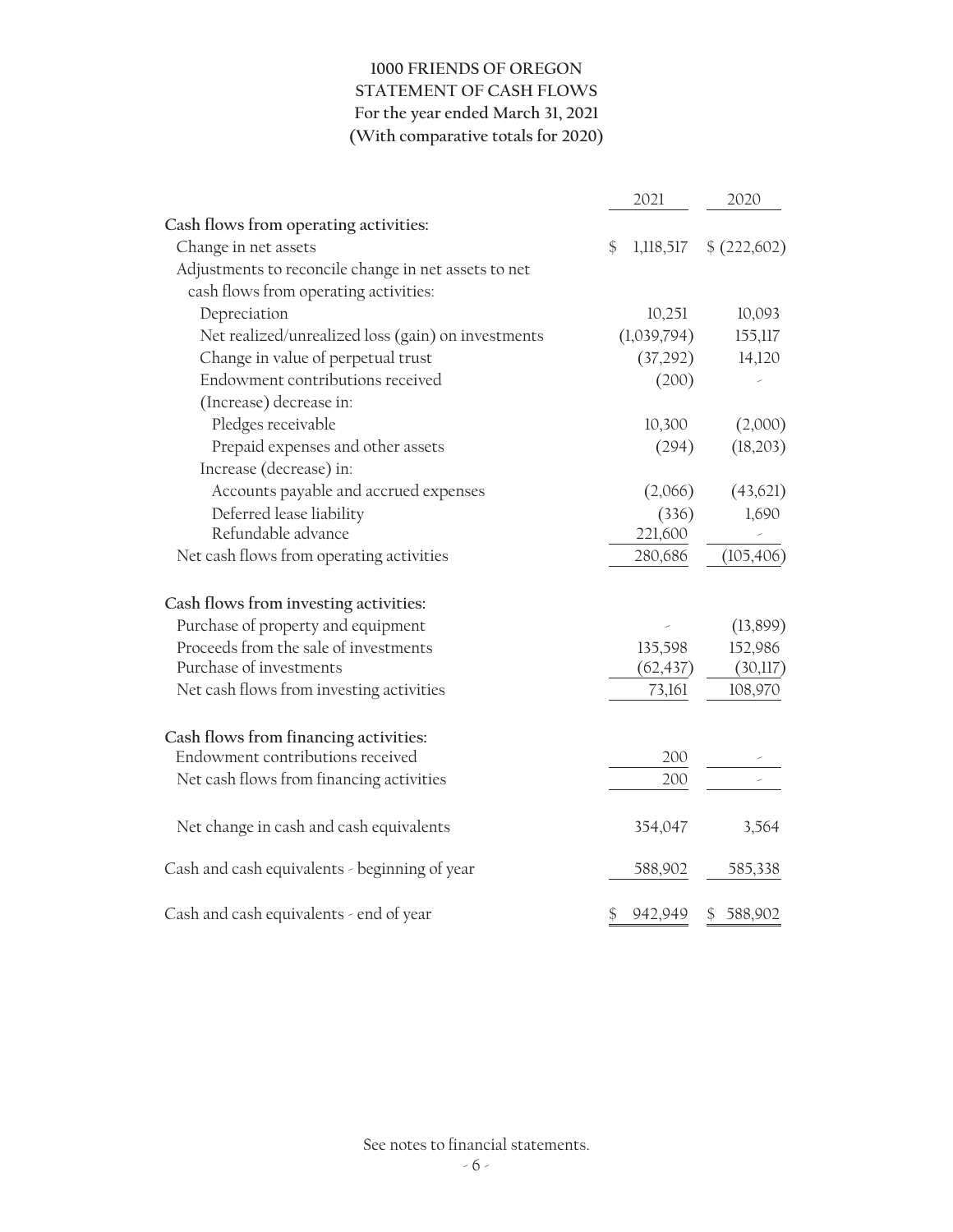## **1. NATURE OF ORGANIZATION AND SUMMARY OF SIGNIFICANT ACCOUNTING POLICIES**

# Description of Organization

1000 Friends of Oregon (the Organization) is an Oregon not-for-profit corporation working on land use issues at federal, state and local levels. The Organization provides nocost legal assistance to citizens, performs planning and research, and educates the public about land-use laws and issues. Revenues are primarily from contributions from individuals and foundations located in Oregon.

## Net Assets

Net assets, revenues, gains, and losses are classified based on the existence or absence of donor or grantor imposed restrictions. Accordingly, net assets and changes therein are classified and reported as follows:

- ! *Net Assets Without Donor Restrictions* Net assets available for use in general operations and not subject to donor (or certain grantor) restrictions.
- *Net Assets With Donor Restrictions* Net assets subject to donor- (or certain grantor) imposed restrictions. Some donor-imposed restrictions are temporary in nature, such as those that will be met by the passage of time or other events specified by the donor. Other donor-imposed restrictions are perpetual in nature, where the donor stipulates that resources be maintained in perpetuity. Donor-imposed restrictions are released when a restriction expires, that is, when the stipulated time has elapsed, when the stipulated purpose for which the resource was restricted has been fulfilled, or both.

# Cash and Cash Equivalents

For purposes of the statement of cash flows, the Organization considers all highly liquid investments available for current use with maturities of three months or less at the time of purchase to be cash equivalents.

#### Pledges Receivable

Pledges receivable are reported at the amount management expects to collect on balances outstanding at year-end. Based on an assessment of the credit history with those having outstanding balances and current relationships with them, management has concluded that realization losses on balances outstanding at year-end will be immaterial.

# Property and Equipment

Acquisitions of property and equipment greater than \$500 and with an anticipated longterm future benefit are capitalized. Property and equipment purchased are recorded at cost. Donated assets are reflected as contributions at their estimated values on the date received.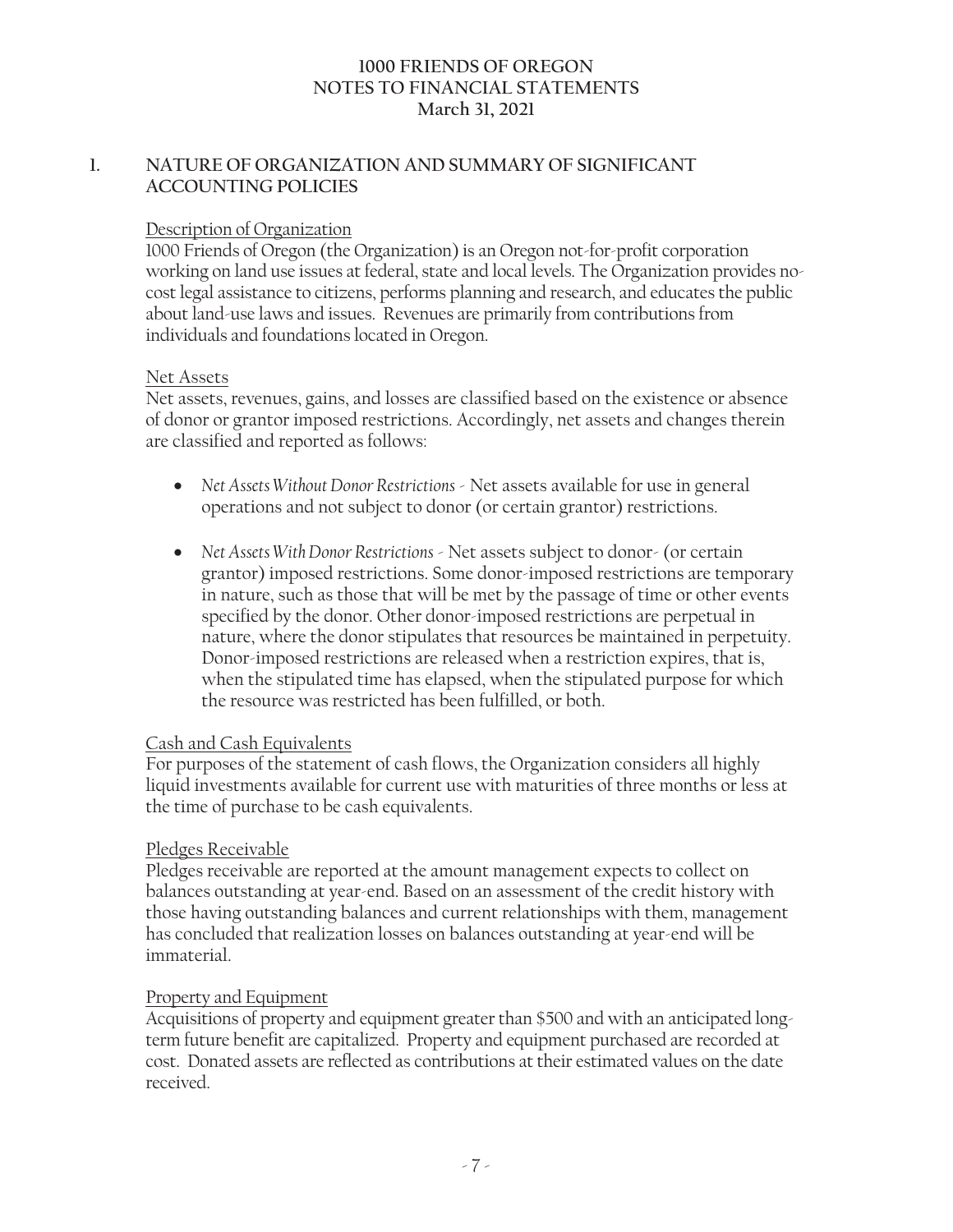#### **1. NATURE OF ORGANIZATION AND SUMMARY OF SIGNIFICANT ACCOUNTING POLICIES, Continued**

## Depreciation

Depreciation of property and equipment is calculated using the straight-line method over the estimated useful lives of the assets which range from 3 to 5 years.

### Investments

Investments are carried at fair value. Donor-restricted investment income earned on net assets with perpetual donor restrictions is reported as an increase in net assets with donor restrictions and released to net assets without donor restrictions when the board appropriates for expenditure. All other donor-restricted investment income is reported as an increase in net assets with donor restrictions and classified according to the nature of the restriction.

# Deferred Lease Liability

Escalating lease obligations are expensed over the life of the lease on a straight-line basis over the lease term. The difference between the lease obligation and the straight-line amount is reflected as deferred lease liability.

# Functional Expenses

The costs of providing various programs and other activities have been summarized on a functional basis in the statements of activities and functional expenses. Accordingly, certain costs have been allocated among the programs and supporting services benefited. The expenses that are allocated include personnel expenses and shared costs for occupancy and general operating costs which are allocated on estimates of time and effort.

# Income Tax Status

1000 Friends of Oregon is a not-for-profit corporation exempt from income tax under section 501(c)(3) of the Internal Revenue Code and comparable state law. The Organization has no activities subject to unrelated business income tax The Organization is not a private foundation.

The Organization follows the provisions of FASB ASC Topic 740 *Accounting for Uncertainty in Income Taxes.* Management has evaluated the Organization's tax positions and concluded that there are no uncertain tax positions that require adjustment to the financial statements to comply with provisions of this Topic.

# Use of Estimates

The preparation of financial statements in accordance with U.S. generally accepted accounting principles requires management to make estimates and assumptions that affect the reported amounts of assets and liabilities and disclosure of contingent assets and liabilities at the date of the financial statements and the reported amounts of revenues and expenses during the reporting period. Actual results could differ from those estimates.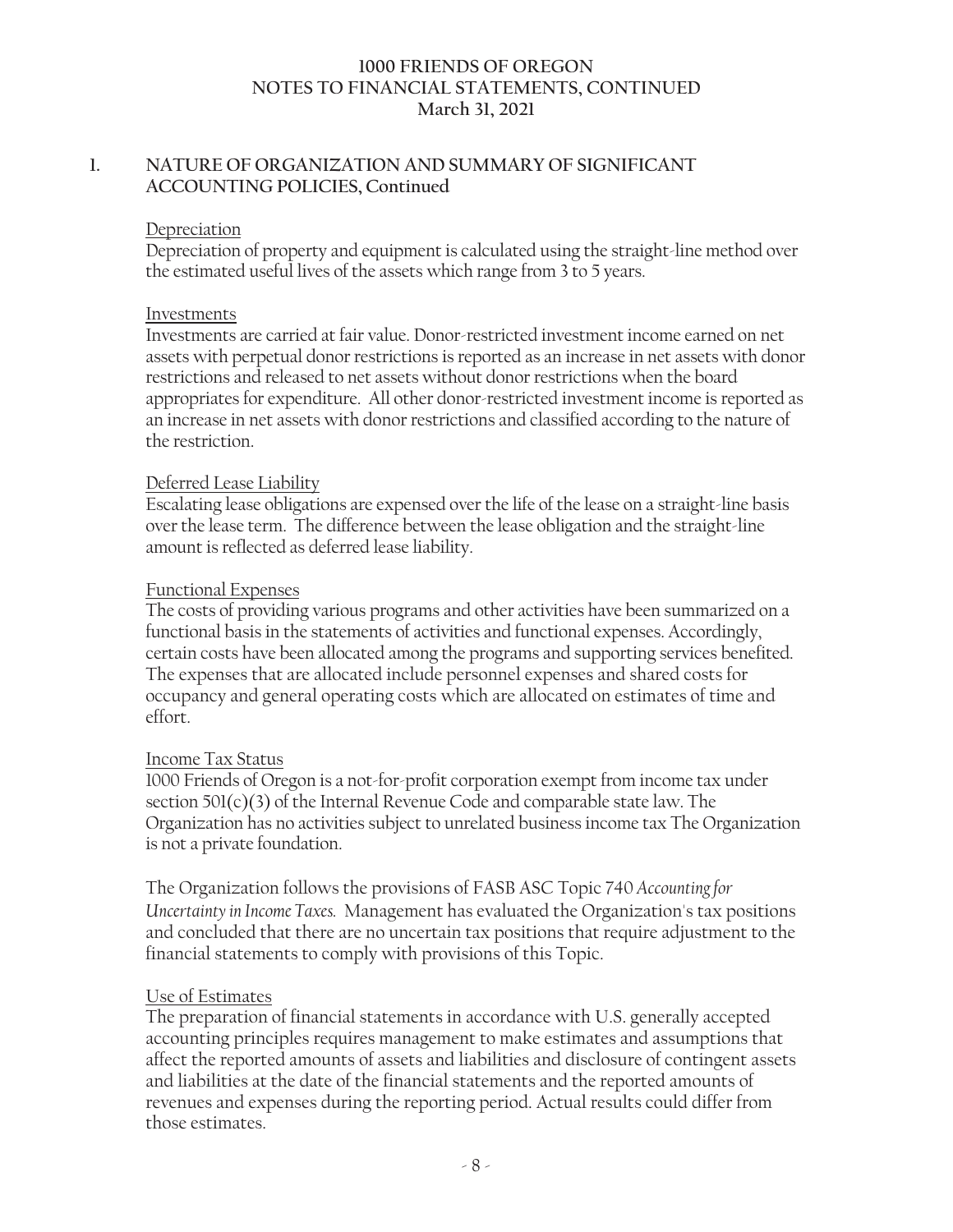### **1. NATURE OF ORGANIZATION AND SUMMARY OF SIGNIFICANT ACCOUNTING POLICIES, Continued**

# Revenue Recognition

Contributions and grants, which include unconditional promises to give (pledges), are recognized as revenues in the period the Organization is notified of the commitment. Bequests are recorded as revenue at the time the Organization has an established right to the bequest and the proceeds are measurable. Conditional promises to give, that is, those with a measurable performance or other barrier, and a right of return, are not recognized until the conditions on which they depend have been substantially met.

The Organization records special events revenue equal to the fair value of direct benefits to donors, and contribution income for the excess received when the event takes place. The portion of sponsorship revenue that relates to commensurate value the sponsor received in return is recognized when the related events are held and performance obligations are met.

Donations of property, equipment, materials and other assets are recorded as support at their estimated fair value at the date of donation. Such donations are reported as support without donor restrictions unless the donor has restricted the donated asset to a specific purpose.

The Organization recognizes donated services that create or enhance nonfinancial assets or that require specialized skills, are provided by individuals possessing those skills, and would typically need to be purchased if not provided by donation.

# Refundable Advance

The Paycheck Protection Program (PPP) loan guaranteed by the Small Business Administration (SBA) is accounted for as a conditional advance and accrues interest at 1%. The advance may be forgiven partially or in its entirety if certain conditions are met, including incurrence of allowable qualifying expenses (mostly personnel and occupancy costs) and acceptance and approval of the forgiveness application by the lender. Upon satisfaction of the conditions, the advance will be recognized as revenue. Included in government grant revenue for 2021 is \$194,100 related to the forgiveness of the first round of PPP funding. The refundable advance of \$221,600 reported on the statement of financial position represents funds received as part of the second round of PPP funding.

#### Subsequent Events

The Organization has evaluated all subsequent events through June 27, 2021, the date the financial statements were available to be issued.

# Summarized Financial Information for 2020

The financial information as of March 31, 2020 and for the year then ended is presented for comparative purposes and is not intended to be a complete financial statement presentation.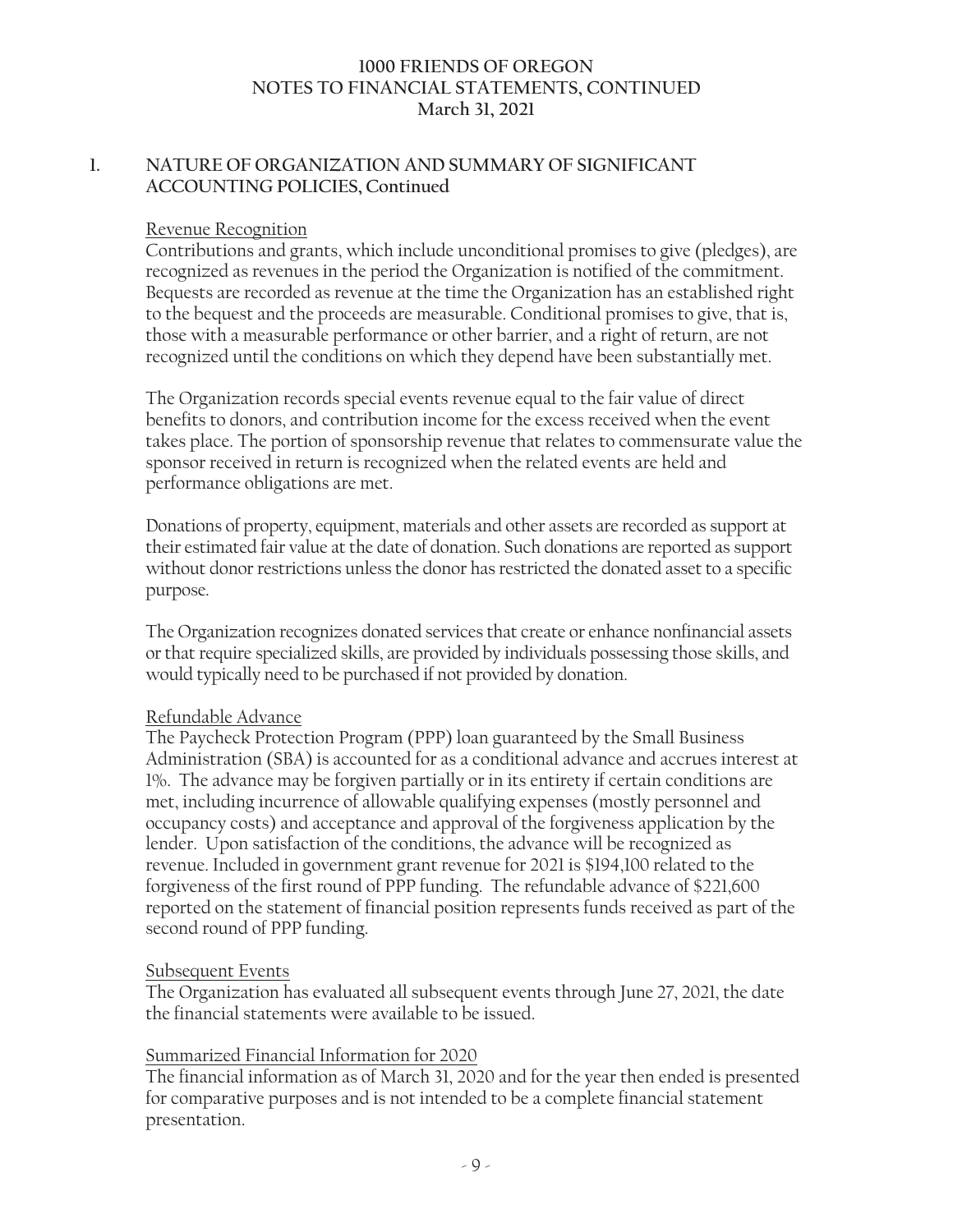## **2. AVAILABLE RESOURCES AND LIQUIDITY**

The Organization regularly monitors liquidity required to meet its operating needs and other contractual commitments, while also striving to maximize the investment of its available funds. For purposes of analyzing resources available to meet general expenditures over a 12-month period, the Organization considers all expenditures related to its primary operations to be general expenditures. It excludes financial assets with donor or other restrictions limiting their use.

The Organization has various sources of liquidity at its disposal, including cash and cash equivalents, investments and a line of credit. See Note 7 for information about the Organization's line of credit.

Financial assets of the Organization consist of the following at March 31, 2021 and 2020:

|                                                    | 2021      | 2020          |
|----------------------------------------------------|-----------|---------------|
| Cash and cash equivalents                          | 942,949   | 588,902<br>\$ |
| Pledges receivable                                 | 14,700    | 25,000        |
| Investments                                        | 370,630   | 350,745       |
| Beneficial interest in assets held by OCF          | 3,808,744 | 2,861,996     |
| Beneficial interest in perpetual trust             | 151,740   | 114,448       |
|                                                    | 5,288,763 | 3,941,091     |
| Less amounts unavailable for general expenditure:  |           |               |
| Net assets with donor restrictions                 | 2,905,597 | 2,313,533     |
| Board designated net assets                        | 303,437   | 283,552       |
| Financial assets available for general expenditure | 2,079,729 | \$1,344,006   |

Board designated funds are maintained as operating reserves and the release of funds may be approved by simple majority vote of the Board of Directors. See Note 9 regarding board designated net assets.

The beneficial interest in assets held by OCF with donor restrictions are restricted to be held as an endowment and are subject to the distribution policies of the OCF. Under these policies, future distributions are estimated at 4.30%, of the total fund balance (approximately \$164,000) to be available for general expenditures in 2021. See Note 5 and Note 15 regarding the beneficial interest in assets held by OCF.

#### **3. PLEDGES RECEIVABLE**

Pledges receivable represent unconditional promises to give. Grants and contributions receivable at March 31, 2021 and 2020 are receivable within one year. Management believes that all amounts are fully collectible and, therefore, no allowance for uncollectible balances has been recorded.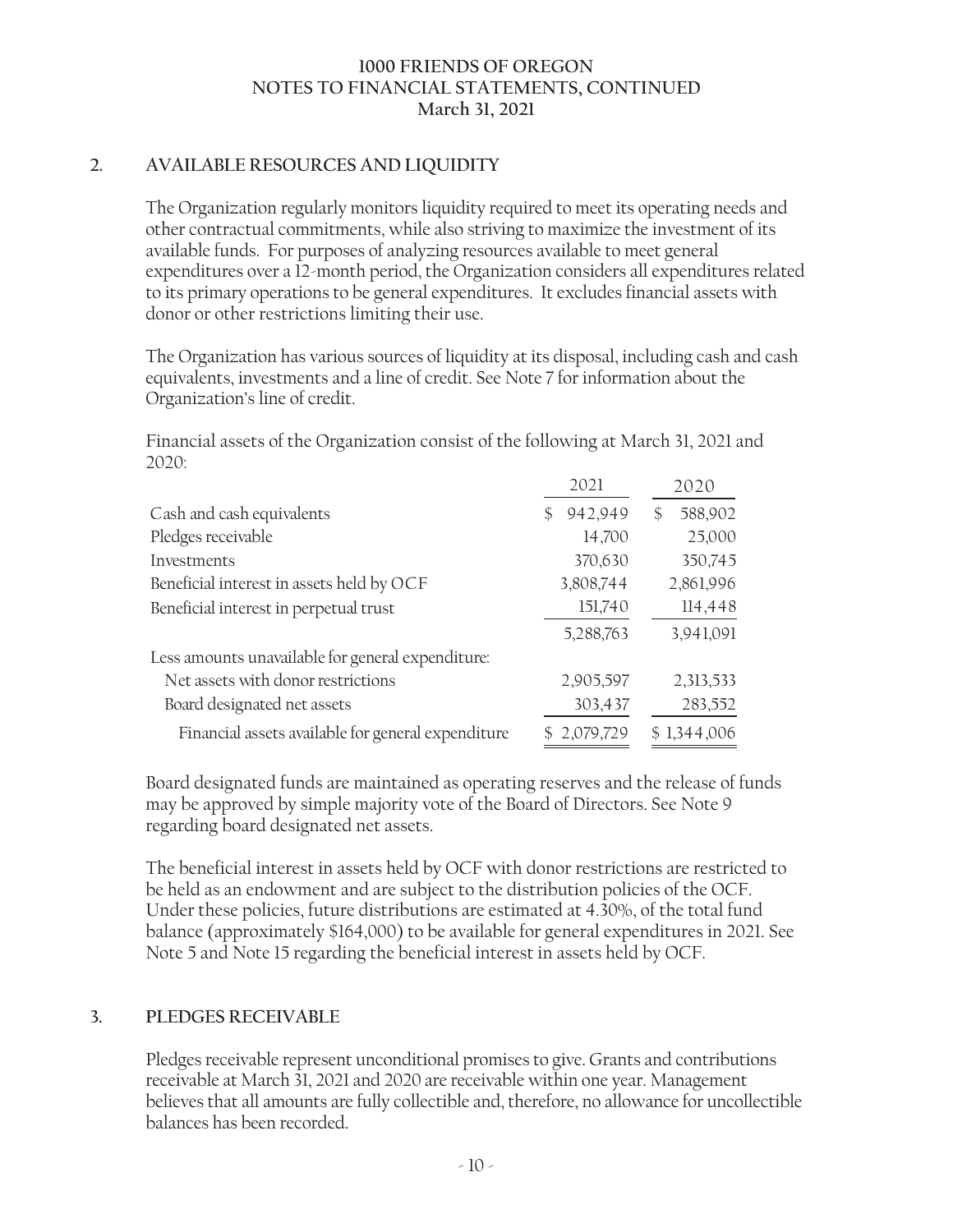## **3. PLEDGES RECEIVABLE, Continued**

At March 31, 2021, the Organization is entitled to additional pledge funds of \$17,300 which are conditional upon meeting match requirements. Accordingly, the revenue is not reflected in the financial statements. The Organization will recognize the pledge as revenue as matching requirements are met.

# **4. PROPERTY AND EQUIPMENT**

Property and equipment consist of the following at March 31, 2021 and 2020:

|                             | 2021      | 2020       |
|-----------------------------|-----------|------------|
| Furniture and equipment     | 89,902    | 89,902     |
| Website                     | 39,500    | 39,500     |
| Donor database              | 11,000    | 11,000     |
|                             | 140,402   | 140,402    |
| Accumulated depreciation    | (111,610) | (101, 359) |
| Property and equipment, net | 28,792    | 39,043     |

# **5. INVESTMENTS**

The Organization has investment funds with the Oregon Community Foundation (OCF). The fund is administered as a component of OCF and is subject to OCF's Articles of Incorporation and Bylaws. Under the terms of the agreement, variance power has been granted to OCF, however, the Organization is the beneficiary of the funds and the transfer is reciprocal in nature. Accordingly, OCF recognizes the fund as a liability on its statement of financial position.

Investments consist of the following at March 31, 2021 and 2020:

|                                                                      | 2021                  | 2020        |
|----------------------------------------------------------------------|-----------------------|-------------|
| Short-term treasury funds                                            | $$370,630$ $$350,745$ |             |
| Beneficial interest in investments at<br>Oregon Community Foundation | 3,808,744             | 2,861,996   |
| Total investments                                                    | \$4,179,374           | \$3,212,741 |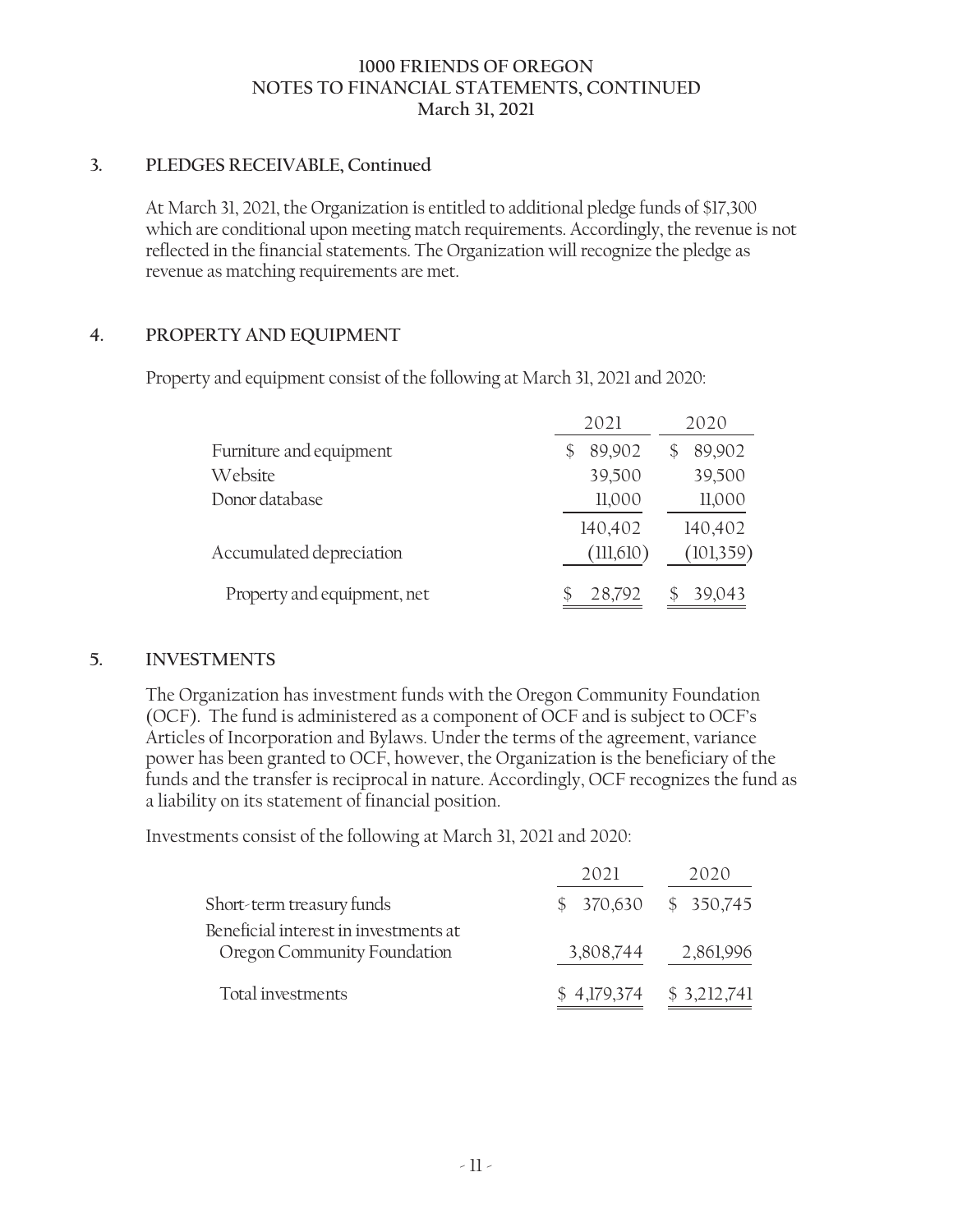#### **5. INVESTMENTS, Continued**

The nature of investments is as follows at March 31, 2021 and 2020:

|                             | 2021      | 2020        |
|-----------------------------|-----------|-------------|
| Without donor restrictions  | 2,191,080 | \$1,443,017 |
| With expiring restrictions  | 762,894   | 544,524     |
| With perpetual restrictions | 1,225,400 | 1,225,200   |
|                             | 4,179,374 | \$3,212,741 |

# **6. BENEFICIAL INTEREST IN PERPETUAL TRUST**

The Organization was named the ultimate beneficiary of an irrevocable trust (splitinterest agreement) held by Wells Fargo on behalf of the Organization. Under the terms of the trust, the Organization will receive 10% of the assets of the trust upon the death of the current beneficiary. The beneficial interest in the trust is valued at the Organization's entitled percentage of the fair market value of the investments and is reported as net assets with perpetual restrictions (See Note 11). Upon distribution of the trust assets, the net assets will be recharacterized as net assets without donor restrictions. The change in value of the perpetual trust was \$37,292 and (\$14,120) for the years ended March 31, 2021 and 2020, respectively.

# **7. LINE OF CREDIT**

The Organization has a stand-alone revolving line of credit of \$150,000 with a financial institution. Interest on the line is payable monthly on outstanding advances with interest at the bank's prime rate (3.25% at March 31, 2021) but not less than 3.25% annually. The line expires March 2022 and is secured by all business assets.

# **8. LEASE COMMITMENTS**

The Organization leases administrative and operating facilities and equipment under various operating lease agreements summarized below:

- Portland administrative office, term January 2019 through February 2024, initial monthly rent of \$5,585 with annual escalations.
- ! Grants Pass administrative office, term March 2021 through January 2023 monthly rent of \$350.
- Copier, term January 2019 through January 2024, monthly rent of \$366

Total rent expense under the above leases approximated \$75,900 and \$77,500 for the years ended March 31, 2021 and 2020, respectively.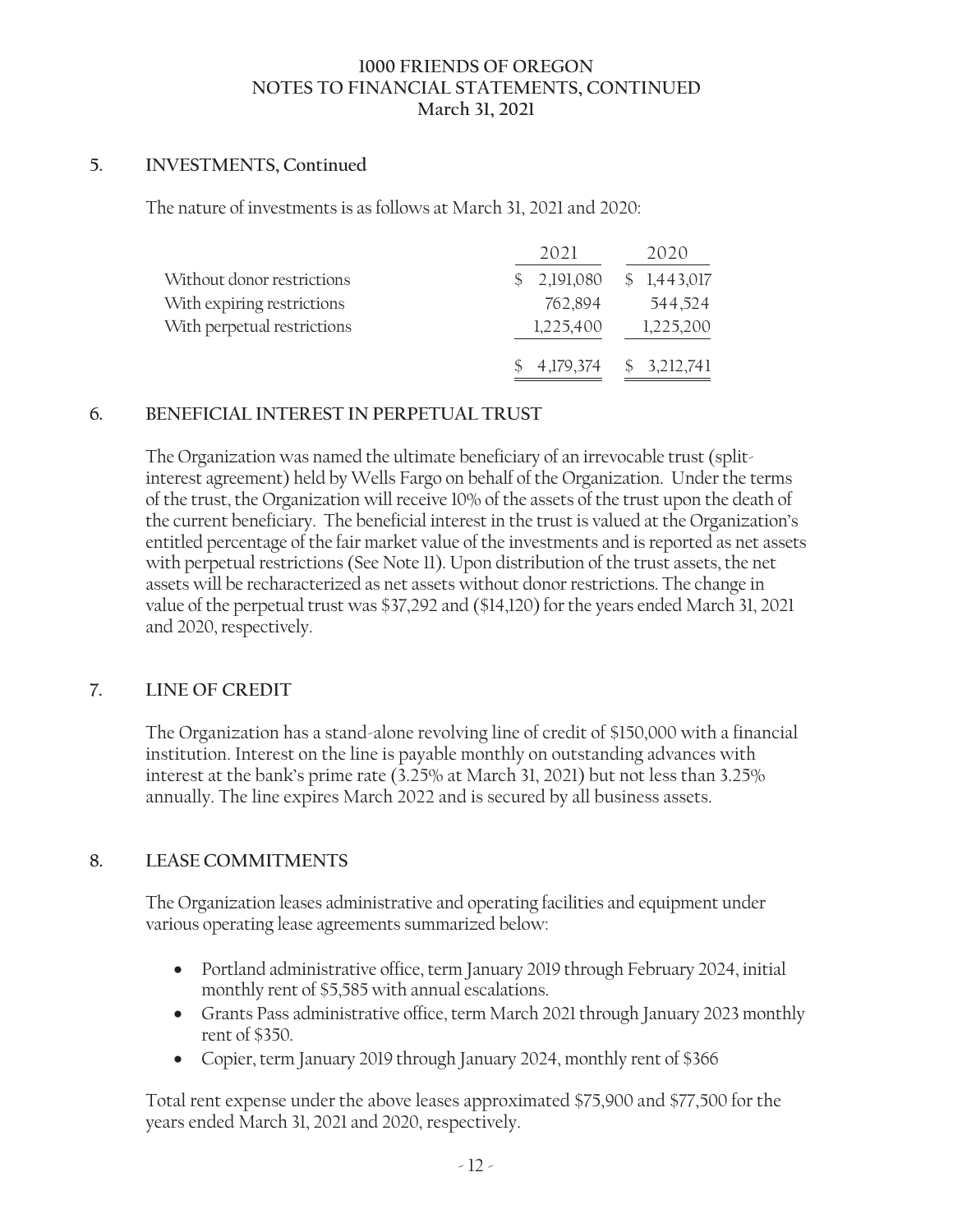# **8. LEASE COMMITMENTS, Continued**

Future minimum lease commitments under noncancellable operating leases are as follows:

| Year ending March 31, 2022 | \$80,200  |
|----------------------------|-----------|
| 2023                       | 81,700    |
| 2024                       | 72,800    |
| Total                      | \$234,700 |

# **9. NET ASSETS WITHOUT DONOR RESTRICTIONS**

Net assets without donor restrictions consist of the following at March 31, 2021 and 2020:

|                                             | $2021$      | 2020        |
|---------------------------------------------|-------------|-------------|
| Undesignated                                | 1,890,065   | \$1,369,105 |
| Board designated                            | 303,437     | 283,552     |
| Total net assets without donor restrictions | \$2,193,502 | \$1,652,657 |

Board designated net assets are designated as an operating reserve.

# **10. NET ASSETS WITH EXPIRING DONOR RESTRICTIONS**

Net assets with expiring donor restrictions consist of the following at March 31, 2021 and 2020:

|                                             | 2021 |           | 2020         |
|---------------------------------------------|------|-----------|--------------|
| Circuit Ride Program                        | \$   | 10,698    | \$<br>80,564 |
| Land Use Legal Defense Fund                 |      | 714,293   | 508,821      |
| Metro 4 Everyone                            |      | 8,193     | 15,061       |
| Regional Equity Atlas                       |      | 13,757    | 13,757       |
| Vintner's Fund                              |      | 66,703    | 66,703       |
| Working Lands Engagement Coordinator        |      | 51,944    | 89,372       |
| <b>Operations Director</b>                  |      |           | 46,527       |
| Urban Land Advocate                         |      | 64,100    | 100,000      |
| <b>Statewide Housing</b>                    |      | 46,757    |              |
| Wildfire Recovery                           |      | 159,948   |              |
| Unappropriated endowment earnings (Note 15) |      | 392,064   | 53,080       |
| Total net assets with expiring restrictions |      | 1,528,457 | 973,885      |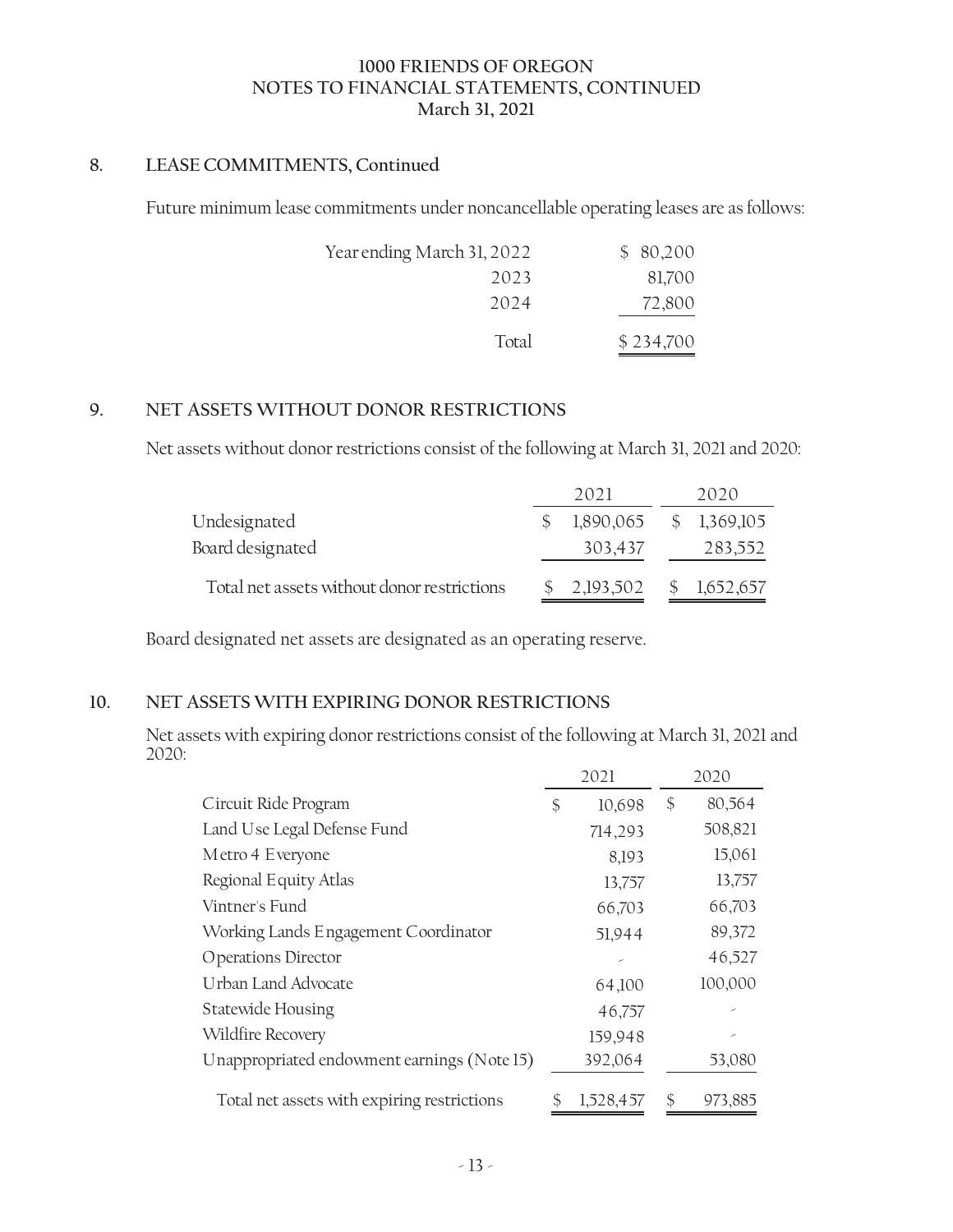#### **11. NET ASSETS WITH PERPETUAL DONOR RESTRICTIONS**

Net assets with perpetual donor restrictions consist of the following donor-restricted endowment funds at March 31, 2021 and 2020, which restrict the principal portion of the endowment in perpetuity but permit the utilization of investment income for programs:

|                                                    | 2021      | 2020      |
|----------------------------------------------------|-----------|-----------|
| Templeton Fund                                     | 1,050,400 | 1,050,200 |
| Gerhardt Fund                                      | 150,000   | 150,000   |
| Rekate Fund                                        | 25,000    | 25,000    |
| Beneficial interest in perpetual trust             | 151,740   | 114,448   |
| Total net assets with perpetual donor restrictions | 1,377,140 | 1,339,648 |

Also see Note 15, Endowment.

# **12. RETIREMENT PLAN**

The Organization offers a 403(b) thrift retirement plan whereby the Organization contributes three percent of the salaries of eligible employees. The previous Simplified Employee Pension (SEP) plan and 403(b) employee-contribution only plan maintained by the Organization were terminated during 2020. Contributions to the plan approximated \$13,600 and \$11,300 for the years ended March 31, 2021 and 2020, respectively.

# **13. CONCENTRATIONS OF CREDIT RISK**

The Organization maintains its cash balances in several financial institutions. The balances are insured by the Federal Deposit Insurance Corporation (FDIC) up to \$250,000. Balances in excess of insured limits were approximately \$699,300 and \$355,200 as of March 31, 2021 and 2020, respectively.

Investment securities are exposed to various risks such as interest rate, market, and credit risks. Due to the level of risk associated with certain investment securities, it is at least reasonably possible that changes in the values of investment securities will occur in the near term and that such changes could materially affect the amounts reported in the statement of financial position.

The Organization's revenues are concentrated with approximately 13% and 25% of total revenues coming from one entity for each of the years ended March 31, 2021 and 2020, respectively.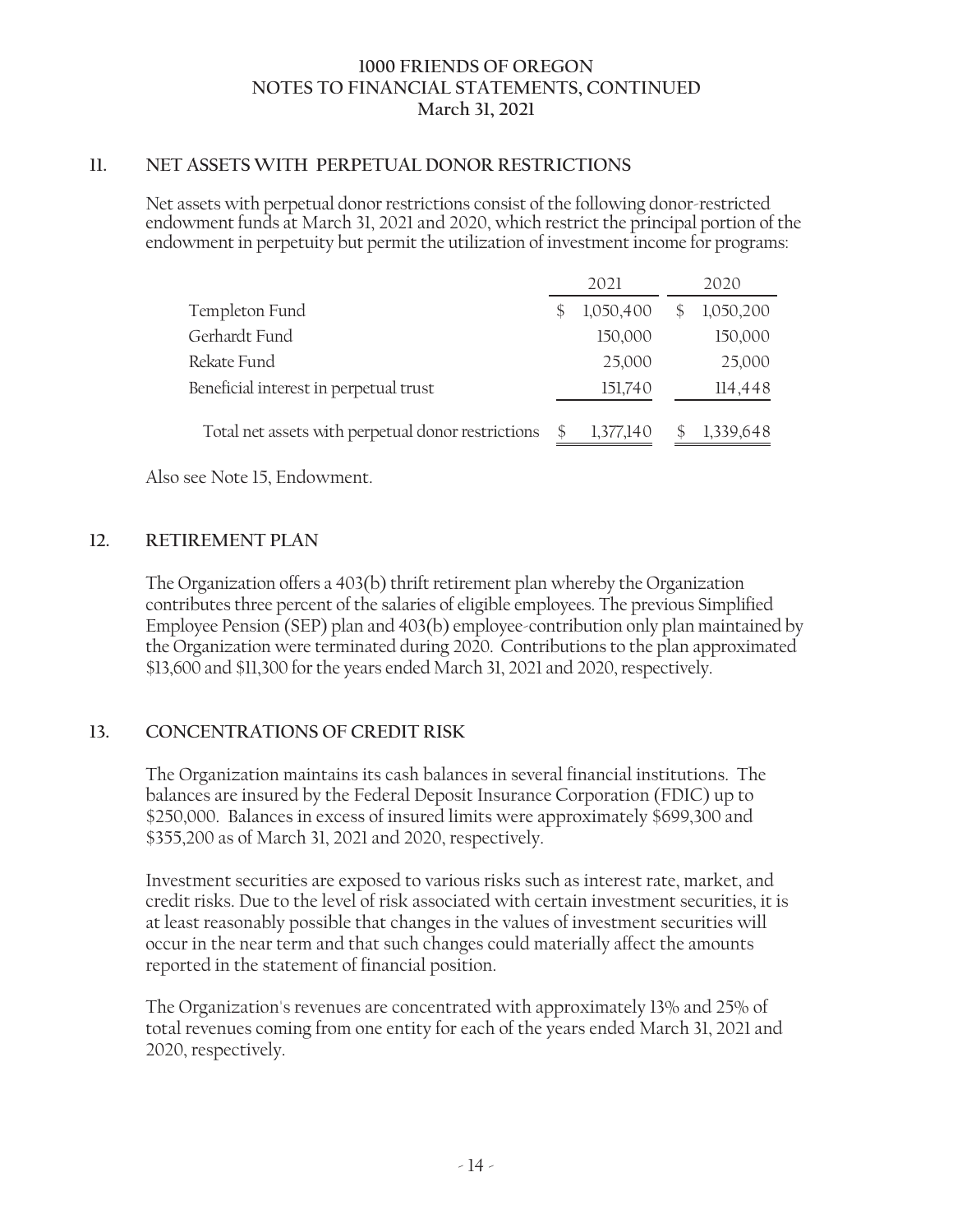# 14. **FAIR VALUE MEASUREMENTS**

Assets recorded at fair value in the statement of financial position are categorized based upon the level of judgment associated with the inputs used to measure their fair value. Level inputs are defined as follows:

Level 1: Unadjusted quoted prices in active markets for identical assets and liabilities.

Level 2: Observable inputs other than those included in Level 1, such as quoted market prices for similar assets or liabilities in active markets, or quoted market prices for identical assets or liabilities in inactive markets.

Level 3: Unobservable inputs reflecting management's own assumptions about the inputs used in pricing the asset or liability. Level 3 assets and liabilities include financial instruments whose value is determined using pricing models, discounted cash flow methodologies, or similar techniques, as well as instruments for which the determination of fair values requires significant management judgment or estimation.

|                                        | Total       | Level 1                                  | Level 3     |
|----------------------------------------|-------------|------------------------------------------|-------------|
| March 31, 2021                         |             |                                          |             |
| Assets recorded at fair value:         |             |                                          |             |
| Beneficial interest in investments     |             |                                          |             |
| held by OCF                            | \$3,808,744 | $\mathbb{S}$<br>$\overline{\phantom{a}}$ | \$3,808,744 |
| Short-term treasury funds              | 370,630     | 370,630                                  |             |
| Beneficial interest in perpetual trust | 151,740     |                                          | 151,740     |
|                                        |             |                                          |             |
| March 31, 2020                         |             |                                          |             |
| Assets recorded at fair value:         |             |                                          |             |
| Beneficial interest in investments     |             |                                          |             |
| held by OCF                            | 2,861,996   | ×                                        | 2,861,996   |
| Short-term treasury funds              | 350,745     | 350,745                                  |             |
| Beneficial interest in perpetual trust | 114,448     | ╭                                        | 114,448     |

Fair values of assets at March 31, 2021 and 2020 are as follows:

Fair values for Level 1 investments are determined by reference to quoted market prices and other relevant information generated by market transactions.

Fair values of the beneficial interest in investments held at Oregon Community Foundation (OCF) have been provided to the Organization based on information provided by OCF which represents the Organization's proportionate share of investments owned by OCF, using a market approach.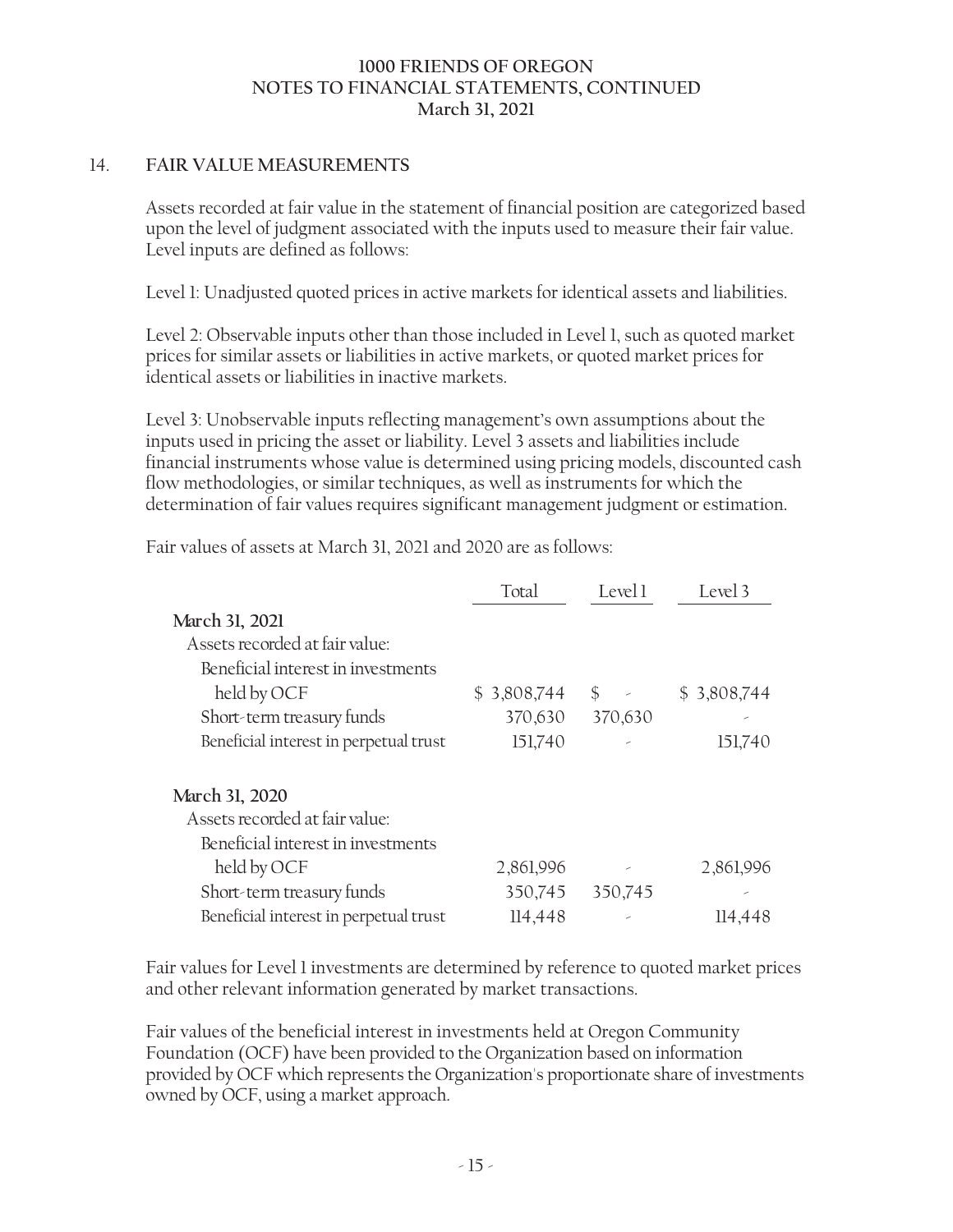## **14. FAIR VALUE MEASUREMENTS, Continued**

Fair values of the interest in the perpetual trust have been provided to the Organization based on information provided by the trustee which represents the Organization's proportionate share of investments held by the trustee, using a market approach.

Fair Assets measured at fair value on a recurring basis using significant unobservable inputs (Level 3 inputs):

|                                              | Beneficial      | Beneficial               |             |
|----------------------------------------------|-----------------|--------------------------|-------------|
|                                              | interest in     | interest in              |             |
|                                              | investments     | perpetual                |             |
|                                              | at OCF          | trust                    | Total       |
| For the year ended March 31, 2021            |                 |                          |             |
| Balance at beginning of year                 | \$2,861,996     | \$114,448                | \$2,976,444 |
| Interest and dividends                       | 25,294          |                          | 25,294      |
| Additions to assets                          | 25,700          |                          | 25,700      |
| Distributions and investment management fees | (141, 839)      | ł                        | (141, 839)  |
| Change in value                              | 1,037,593       | 37,292                   | 1,074,885   |
| Balance at end of year                       | \$3,808,744     | $\mathcal{S}$<br>151,740 | \$3,960,484 |
| For the year ended March 31, 2020            |                 |                          |             |
| Balance at beginning of year                 | \$<br>3,157,763 | 128,568<br>$\mathbb{S}$  | \$3,286,331 |
| Interest and dividends                       | 28,175          |                          | 28,175      |
| Distributions and investment management fees | (158, 852)      | ×                        | (158, 852)  |
| Change in value                              | (165,090)       | (14,120)                 | (179,210)   |
| Balance at end of year                       | \$2,861,996     | \$114,448                | \$2,976,444 |

Change in value of investments at OCF is included in investment income in net assets without donor restrictions and net assets with expiring restrictions in the statement of activities. Change in value of the interest in perpetual trust is included in net assets with perpetual restrictions in the statement of activities.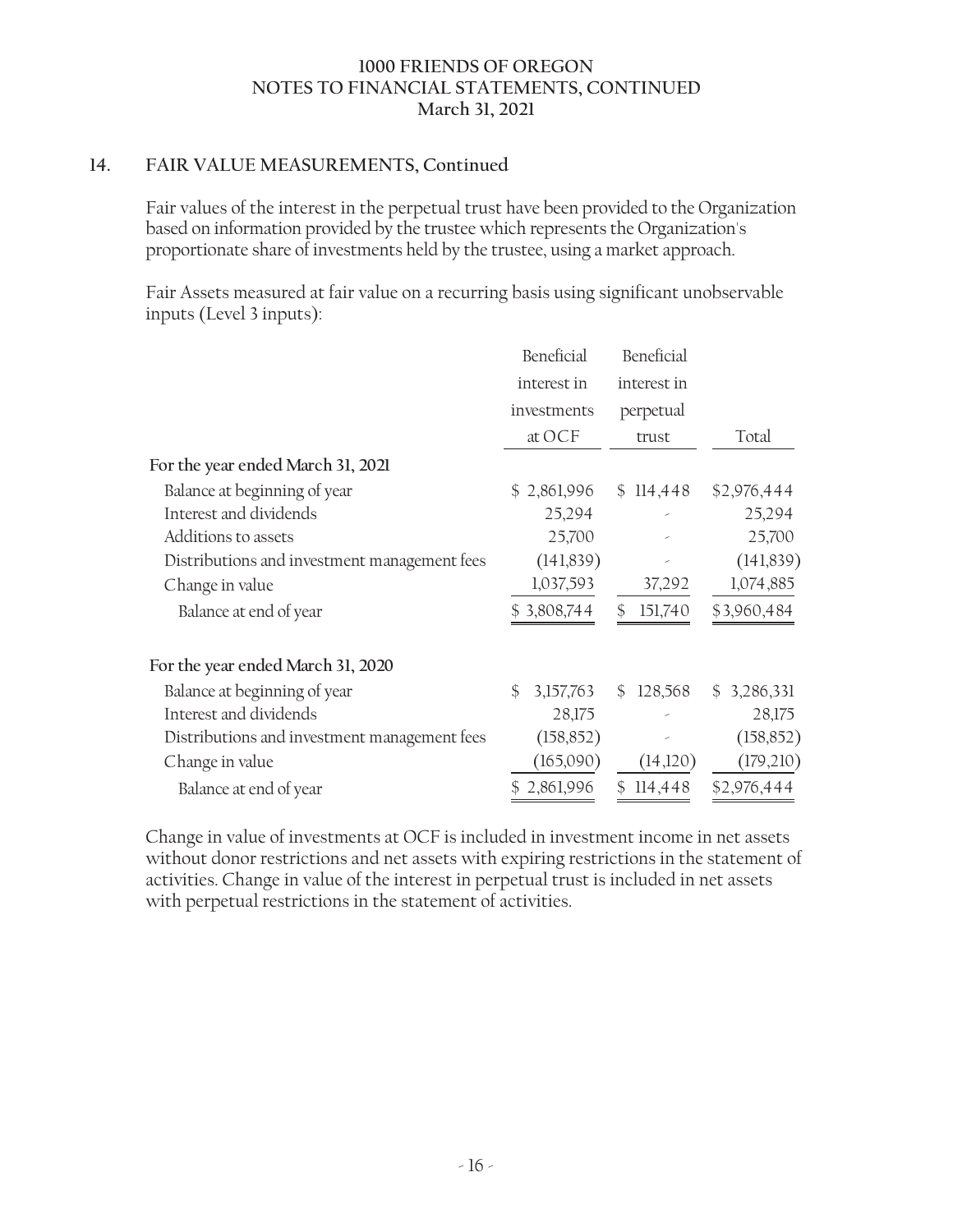## **15. ENDOWMENT**

The Organization's endowment consists of funds established for long-term support of the Organization and includes donor-restricted endowment funds. As required by U.S. generally accepted accounting principles, net assets associated with endowment funds are classified and reported based on the existence or absence of donor-imposed restrictions.

## Interpretation of Relevant Law

The Board of Directors of the Organization has interpreted Oregon's Uniform Prudent Management of Institutional Funds Act (UPMIFA or the Act) as requiring the preservation of the fair value of the original gift as of the gift date of the donorrestricted endowment funds absent explicit donor stipulations to the contrary. As a result of this interpretation, the Organization classify as net assets with perpetual restrictions (a) the original value of gifts donated to the perpetual endowment (b) the original value of subsequent gifts to the perpetual endowment and (c) accumulations to the perpetual endowment made in accordance with the direction of the applicable donor gift instrument at the time the accumulation is added to the fund. The remaining portion of the donor-restricted endowment fund that is not classified as net assets with perpetual restrictions is classified as net assets with expiring restrictions until those amounts are appropriated for expenditure by the Organization in a manner consistent with the standard of prudence prescribed by the Act. In accordance with UPMIFA, the Organization consider the following factors in making a determination to appropriate or accumulate donor-restricted endowment funds:

- (1) The duration and preservation of the fund
- (2) The purposes of the Organization and the donor-restricted endowment fund
- (3) General economic conditions
- (4) The possible effect of inflation and deflation
- (5) The expected total return from income and the appreciation of investments
- (6) Other resources of the Organization
- (7) The investment policies of the Organization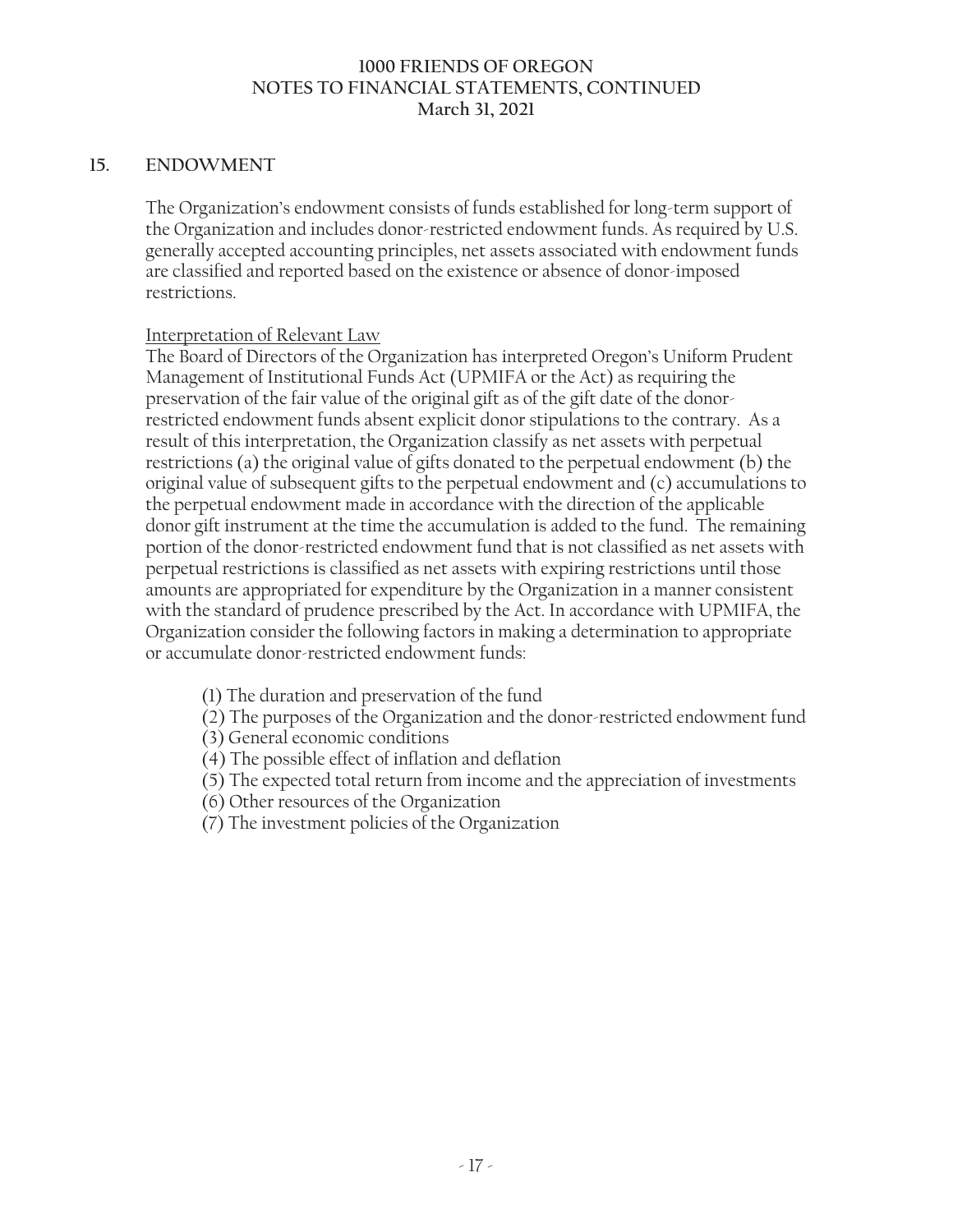#### **15. ENDOWMENT, Continued**

Changes in endowment net assets for the years ended March 31, 2021 and 2020 are as follows:

|                                    |    | Expiring     | Perpetual    |             |
|------------------------------------|----|--------------|--------------|-------------|
|                                    |    | Restrictions | Restrictions | Total       |
| Endowment net assets -             |    |              |              |             |
| March 31, 2019                     | \$ | 79,199       | \$1,353,768  | \$1,432,967 |
| Investment return:                 |    |              |              |             |
| Investment income, net of fees     |    | 12,395       |              | 12,395      |
| Net appreciation                   |    | 18,120       |              | 18,120      |
| Change in value of perpetual trust |    |              | (14,120)     | (14,120)    |
| Appropriation of endowment assets  |    |              |              |             |
| for expenditure                    |    | (56, 634)    |              | (56,634)    |
| Endowment net assets -             |    |              |              |             |
| March 31, 2020                     |    | 53,080       | 1,339,648    | 1,392,728   |
| Investment return:                 |    |              |              |             |
| Contributions                      |    |              | 200          | 200         |
| Investment gain, net of fees       |    | 24,945       |              | 24,945      |
| Net appreciation                   |    | 372,130      |              | 372,130     |
| Change in value of perpetual trust |    |              | 37,292       | 37,292      |
| Appropriation of endowment assets  |    |              |              |             |
| for expenditure                    |    | (58,091)     |              | (58,091)    |
| Endowment net assets -             |    |              |              |             |
| March 31, 2021                     | S  | 392,064      | \$1,377,140  | \$1,769,204 |

#### Return Objectives and Risk Parameters

The Organization has adopted investment and spending policies for endowment assets that attempt to provide a predictable stream of funding to programs supported by its endowment while seeking to maintain the purchasing power of the endowment assts. Endowment assets include those assets of donor-restricted funds that the Organization must hold in perpetuity or for a donor-specified period. Under this policy, as approved by the Board of Directors, the endowment assets are invested in a manner that is intended to produce results that exceed the price and yield results of the S&P 500 index while assuming a moderate level of investment risk.

Spending Policy and How the Investment Objectives Relate to Spending Policy The endowment funds are invested with OCF. The Board of Directors of OCF determines investment and spending policies for all funds held by OCF. Currently, the Organization receives bi-annual distributions from funds held at OCF. The distribution rate, as determined by the Board of Directors of OCF, is currently between 4.5% and 5.0% of the average fair market of the Organization's funds based on a 13 quarter trailing average.